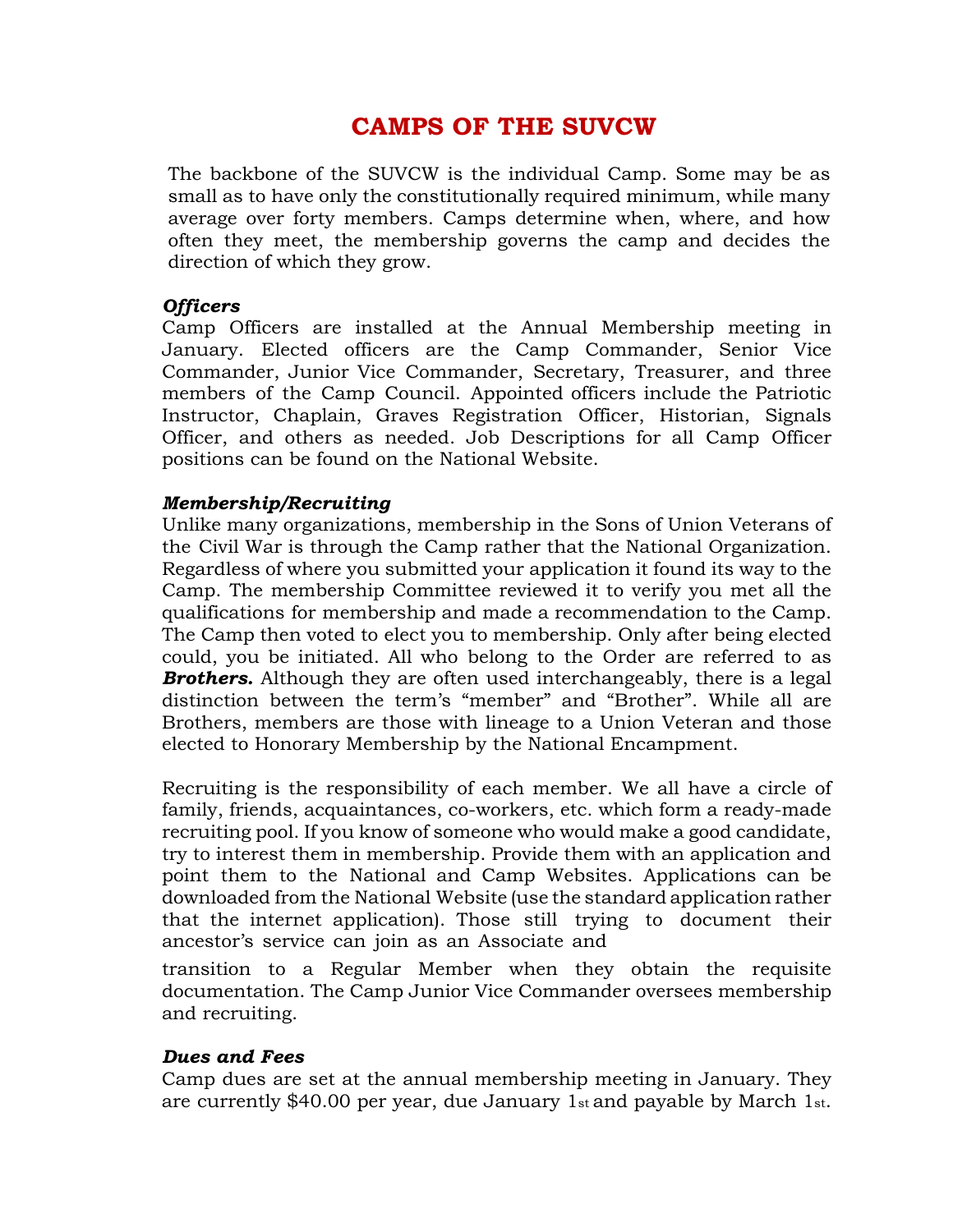Your dues include dues due to the National Organization and the Department. The National portion of your dues includes an annual subscription to the *Banner*. Dues notices usually go out after the 1st of the year and reminders are made in the meeting announcements.

If your dues are not received by 1 March, you run the risk of being dropped for non-payment. This is because the Camp *must* send in the Department and National dues along with a roster of members in good standing with its annual report by the 15th of April. If there is a problem or oversight, please contact the Camp Commander or Treasurer so that arrangements can be made. Of course, it may be that you intend not to renew your membership. If that is the case, a heads-up is always appreciated. If your membership is terminated, you may be reinstated by vote of the Camp upon payment of the annual dues and a reinstatement fee.

The only fees imposed by the Camp are the Nationally mandated Application and Reinstatement fees. These are one-time fees and are currently \$10.00 each.

## *Transfer*

If you move out of the area you are eligible for a transfer card which will be issued upon request. Transfer cards are valid for one year during which you remain a member of the order. If the transfer card is not deposited with a new camp within the year period, you will be discharged from the SUVCW.

## *Honorable Discharge*

If you are in good standing and terminate your membership you are eligible for an Honorable Discharge Certificate. In accordance with the Constitution, this must be requested in writing (email is fine).

## *Address Change*

Be sure to inform the Camp Commander or Secretary if you change your address, email or phone number. This ensures we have corrected information on the roster. We also send a notice to National so that your *Banner* subscription is uninterrupted.

# *Death/Illness*

The death of a member is a very difficult time for the camp. It is at such time that the camp wishes to not only pay tribute to the memory of the departed Brother but to provide a source of support to his family. When a Brother dies the Camp memorializes him at the next meeting. As many Brothers as possiblewill attend the funeral. His name is also forwarded to the Department and National Chaplains and is listed in the *Banner.* Often the Camp does not learn of the death until long after the event. Please include notification of the Camp in your planning. We are also interested